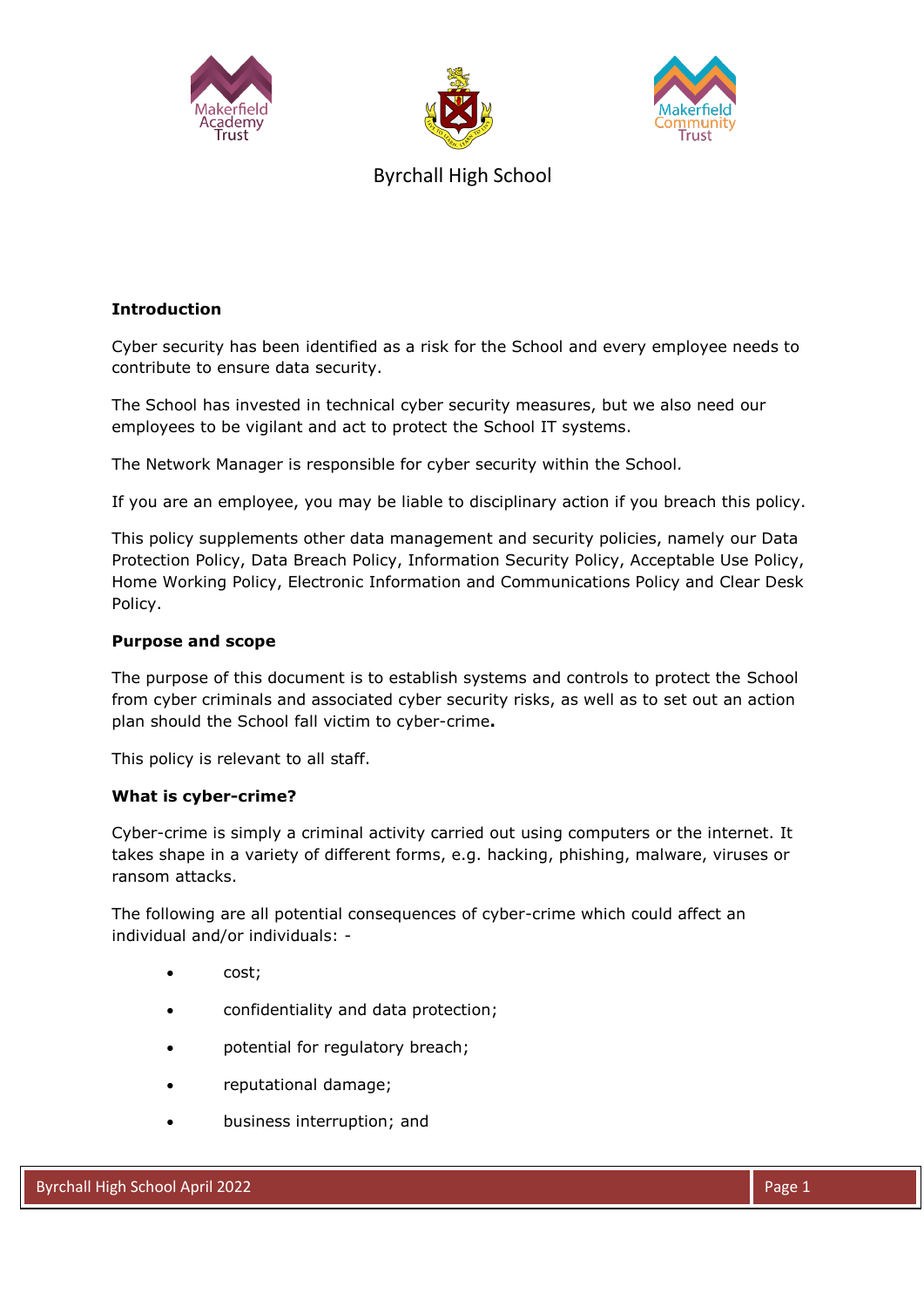structural and financial instability.

Given the seriousness of the consequences noted above, it is important for the School to take preventative measures and for staff to follow the guidance within this policy.

## **Cyber-crime prevention**

This cyber-crime policy sets out the systems we have in place to mitigate the risk of cyber-crime. The Network Manager can provide further details of other aspects of the School/Trust risk assessment process upon request.

The School have put in place a number of systems and controls to mitigate the risk of falling victim to cyber-crime. These include technology solutions as well as controls and guidance for staff.

### Technology solutions

- (a) The School have implemented the following technical measures to protect against cyber-crime:
	- (i) firewalls;
	- (ii) anti-virus software;
	- (iii) anti-spam software;
	- (iv) auto or real-time updates on our systems and applications;
	- (v) URL filtering;
	- (vi) secure data backup;
	- (vii) encryption;
	- (viii) deleting or disabling unused/unnecessary user accounts;
	- (ix) deleting or disabling unused/unnecessary software;
	- (x) using strong passwords; and
	- (xi) disabling auto-run features.

### Controls and guidance for staff

- (a) all staff must follow the policies related to cyber-crime and cyber security as listed in earlier in this policy.
- (b) all staff will be provided with training at induction and refresher training as appropriate; when there is a change to the law, regulation or policy; where significant new threats are identified and in the event of an incident affecting the School or any third parties with whom we share data.
- (c) all staff must: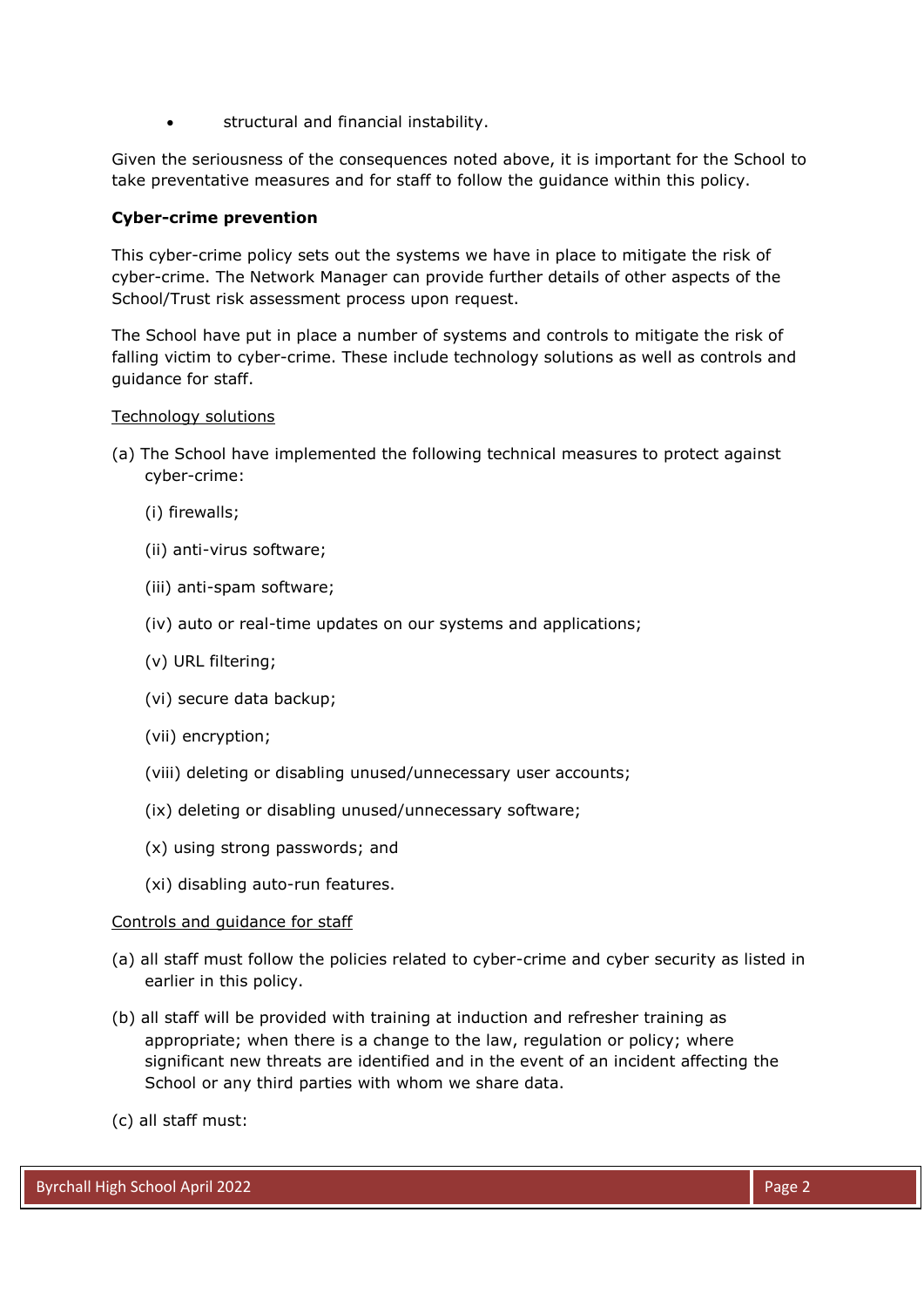- (i) choose strong passwords password contain 12 characters
- (ii) keep passwords secret;
- (iii) never reuse a password;
- (iv) never allow any other person to access the school's systems using your login details;
- (v) not turn off or attempt to circumvent any security measures (antivirus software, firewalls, web filtering, encryption, automatic updates etc.) that the IT team have installed on their computer, phone or network or the School IT systems;
- (vi) report any security breach, suspicious activity, or mistake made that may cause a cyber security breach, to th*e* GDPR Manager and the Network Manager as soon as practicable from the time of the discovery or occurrence. If your concern relates to a data protection breach you must follow our Data Breach Policy;
- (vii) only access work systems using computers or phones that the School owns. Staff may only connect personal devices to the Guest Wi-Fi provided;
- (viii) not install software onto your School computer or phone. All software requests should be made to the Network Manager; and
- (ix) avoid clicking on links to unknown websites, downloading large files, or accessing inappropriate content using School equipment and/or networks.
- (d) all staff must not misuse IT systems. The School considers the following actions to be a misuse of its IT systems or resources:
	- (i) any malicious or illegal action carried out against the School or using the School's systems;
	- (ii) accessing inappropriate, adult or illegal content within School premises or using School equipment;
	- (iii) excessive personal use of School's IT systems during working hours;
	- (iv) removing data or equipment from School premises or systems without permission, or in circumstances prohibited by this policy;
	- (v) using School equipment in a way prohibited by this policy;
	- (vi) circumventing technical cyber security measures implemented by the School's IT team; and
	- (vii) failing to report a mistake or cyber security breach.

#### **Cyber-crime incident management plan**

The incident management plan consists of four main stages: